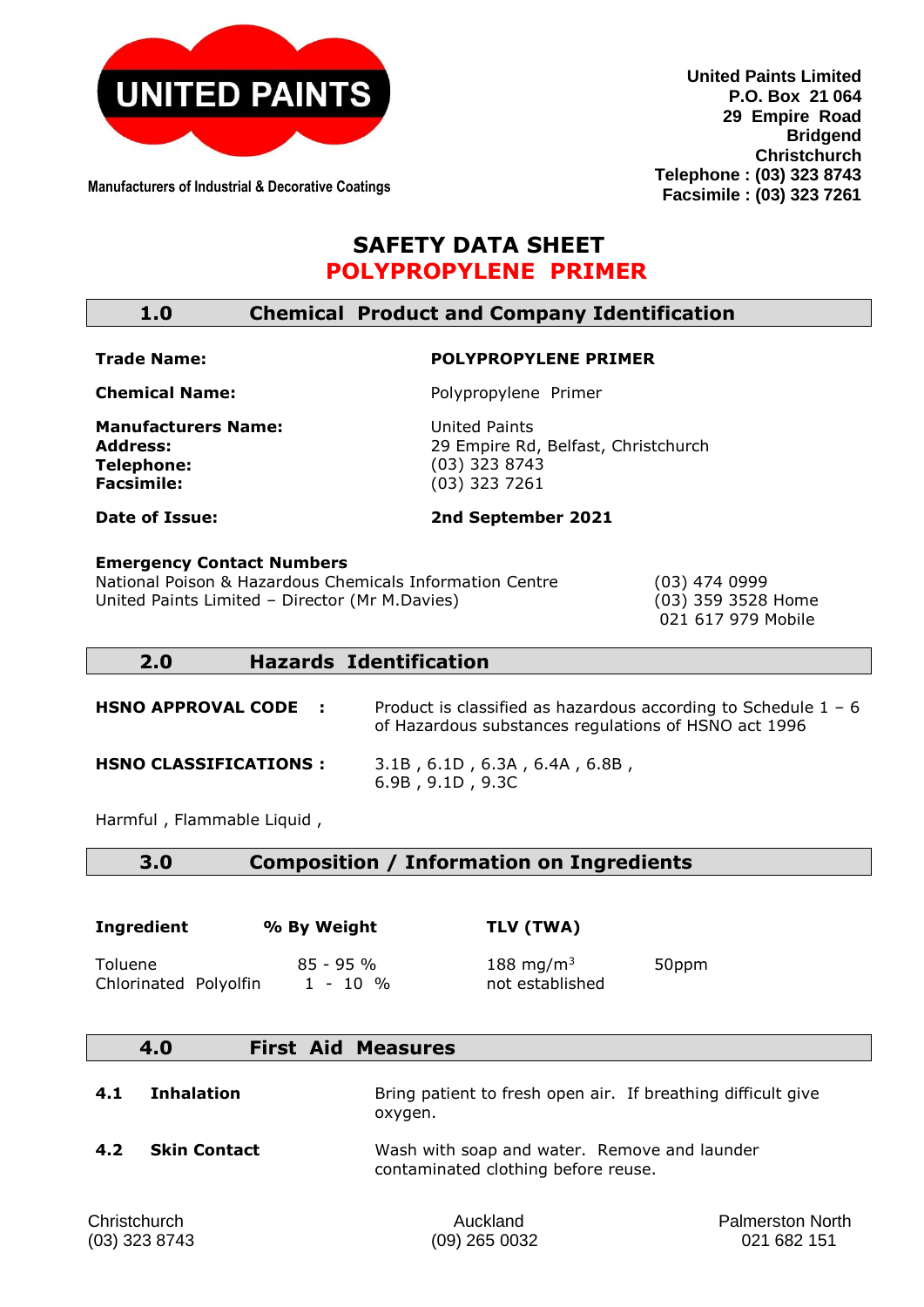| 4.3 | <b>Eye Contact</b>          | Flush with water lifting lids occasionally. Seek medical<br>attention.                                                                                                                                                                                                                                                |
|-----|-----------------------------|-----------------------------------------------------------------------------------------------------------------------------------------------------------------------------------------------------------------------------------------------------------------------------------------------------------------------|
| 4.4 | <b>Ingestion</b>            | Do not induce vomiting. Keep patient warm and quiet. Seek<br>medical attention immediately . Rinse mouth with water.                                                                                                                                                                                                  |
| 4.5 | <b>First Aid Facilities</b> | Eyewash and normal washroom facilities and consumerables.                                                                                                                                                                                                                                                             |
| 4.6 | <b>Notes to Doctor</b>      | Treat symptomatically. Aspiration is the main danger.<br>Enforce bed rest and observe carefully . Prophylactic<br>antibiotics useful. Observe for chemical pneumonitis.<br>Gasto-intestinal absorption is significant with hydrocarbon<br>solvents . For large ingestions cuffed endotracheal tube is<br>recommended. |

### **5.0 Fire Fighting Measures**

- **5.1 Flashpoint** 4  $4^0C$
- **5.2 Flammability Limit** 1.2 (Lower)

#### **5.3 Extinguishing Media**

Foam , carbon dioxide , dry chemical .

#### **5.4 Hazardous Composition Products**

May form toxic materials such as Carbon Monoxide and Carbon Dioxide.

#### **5.5 Special Firefighting Procedures**

Call Fire Service and tell them of location and nature of hazard . Water or Foam may cause frothing that can be violent, especially if sprayed into containers of hot burning liquid. Self contained breathing apparatus with full face piece should be used. Closed containers can be kept cool by water spray .

Make sure of adequate supplies of extinguishing material available .

#### **5.6 Unusual fire and Explosion Hazards**

Vapours are heavier than air and may travel along ground and move by ventilation and ignite at a point far from the source. Sumps and drains should be checked for signs of accumulation .

#### **5.7 Firefighting Personal Protective Equipment**

Full protective clothing and self contained breathing apparatus . Water rinse shower available .

#### **6.0 Accidental Release Measures**

**6.1 Minor Spills** Eliminate all sources of Ignition. Stop leak at source. Dyke area of spillage. Absorb with sand or other absorbent inert material.

Christchurch Auckland Palmerston North (03) 323 8743 (09) 265 0032 021 682 151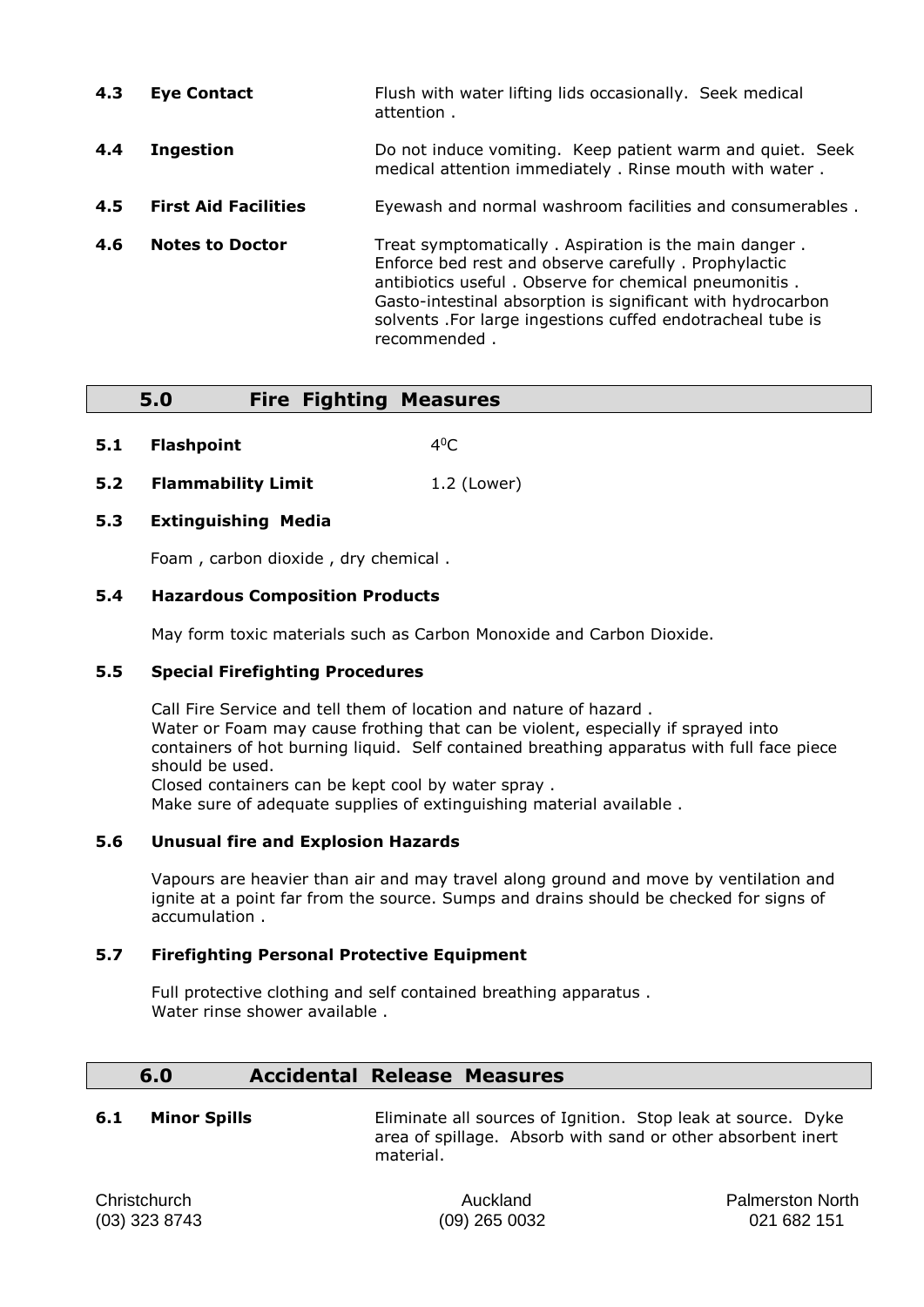- **6.2 Major Spills** Clear are from all public and personnel . Call fire service and advise on the nature of hazard . Ensure spill is contained however if spill enters waterways directly or through drains advise local environment protection authority .
- **6.2 Disposal Destroy by controlled incineration by approved waste disposal** group or use an authorised disposal area.

#### **7.0 Handling and Storage**

**7.1 <b>Handling** Use in well ventilated area away from any source of ignition. Wear safety glasses , nitrile gloves , overalls , and approved cartridge respirator when spraying . **7.2 Storage** Store in a cool, authorised room away from any source of

# **8.0 Exposure Controls / Personal Protection**

#### **8.1 Exposure Controls**

Contains greater than 90 % Aromatic Hydrocarbon solvent . Make sure level maintained below TLV of 50 ppm or provide personal protective equipment to suit .

accidental ignition , or any oxidising agents .

#### **8.2 Personal Protective Equipment**

X Vapour Respirator  $\Box$  Splash Goggles  $\Box$  Face Shield  $\overline{\mathbf{X}}$  Gloves ( Nitrile ) Synthetic Apron **X** Vapour Respirator  $\Box$  Dust Respirator

#### **9.0 Physical and Chemical Properties**

- **9.1 Appearance** Liquid
- **9.2 Odour Aromatic 9.3 Boiling Point** 110°- 111°C
- **9.4 Flash Point** 4° C
- **9.5 Solubility in Water** Negligible
- **9.6 Specific Gravity** 0.87
- 
- 
- **9.9 Vapour Density** 3.1
- 
- **9.10 Evaporation Rate** 2.0 (BA=1)
- **9.12 Flammability**
- **9.13 Autoignition Temp** 520°C
- **9.14 Flammability Limits** Lower 1.2 Upper 8

**9.7 ph Value** Not applicable **9.8 • Vapour Pressure** 40 mm Hg at 20°C **9.11 Volatile Component** 100 %<br>**9.12 Flammability** Flammable Liquid

Christchurch Auckland Palmerston North (03) 323 8743 (09) 265 0032 021 682 151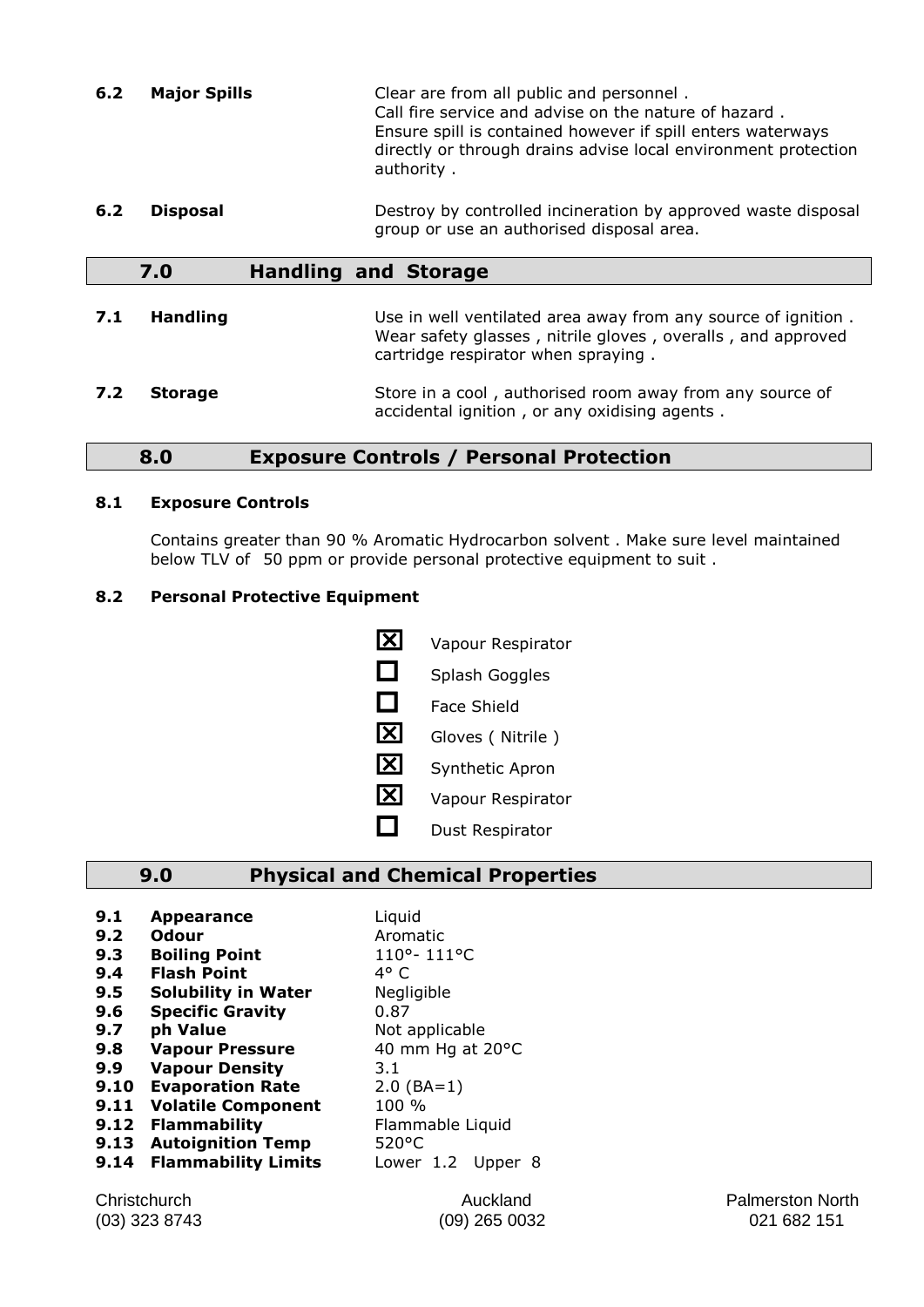Coloured flammable liquid with a mild solvent odour , which does not mix with water but will form a thin layer on water surface.

### **10.0 Stability and Reactivity**

| 10.1 Chemical Stability<br>10.2 Conditions to Avoid<br>10.3 Materials to Avoid<br>10.4 Hazardous Decomp<br><b>Products</b> | Stable under normal conditions<br>Heat, Direct Sunlight, open flames or other ignition sources<br>Strong oxidising agents<br>Carbon monoxide, Carbon dioxide, fumes |
|----------------------------------------------------------------------------------------------------------------------------|---------------------------------------------------------------------------------------------------------------------------------------------------------------------|
| <b>10.5 Hazardous Reactions</b><br>10.6 Hazardous<br><b>Polymerization</b>                                                 | May react with incompatible materials<br>Will not occur                                                                                                             |

### **11.0 Toxicological Information**

| 11.1 Acute Toxicity                                                 | Oral: Moderately Toxic<br>Dermal: Moderately Toxic<br>Inhalation: Moderate Irritant                                                                                                                           |
|---------------------------------------------------------------------|---------------------------------------------------------------------------------------------------------------------------------------------------------------------------------------------------------------|
| 11.2 Health Effects<br><b>Swallowed</b>                             | Harmful. Ingestion of this material may irritate the gastric<br>tract and cause nausea and vomiting.                                                                                                          |
| <b>Eye Contact</b><br><b>Skin Contact</b><br><b>Chronic Effects</b> | May cause eye irritation, stinging, redness and blurred vision.<br>May cause itching, redness and irritation<br>Causes central nervous system depression. Prolonged<br>exposure may affect liver and kidneys. |

# **12.0 Ecological Information**

| 12.1 | <b>Ecotoxicity</b>                         | Classed as aquatic ecotoxin with long lasting effects.             |
|------|--------------------------------------------|--------------------------------------------------------------------|
|      | 12.2 Persistance /<br><b>Degradability</b> | Not readily biodegradable.                                         |
| 12.3 | <b>Mobility Air</b><br>Water               | Slow loss by evaporation<br>Product will mix partially with water. |
| 12.4 | <b>Enviro Protection</b>                   | Avoid contaminating waterways, soil, drains and sewers.            |

| 13.0            | <b>Disposal Considerations</b>                                                    |
|-----------------|-----------------------------------------------------------------------------------|
| 13.1 Liquid     | Dispose of waste through an approved facility.                                    |
| 13.2 Containers | Dispose of containers through metal recycler once empty<br>containers have dried. |

| 14.0 | <b>Transport Regulations</b> |
|------|------------------------------|
|      |                              |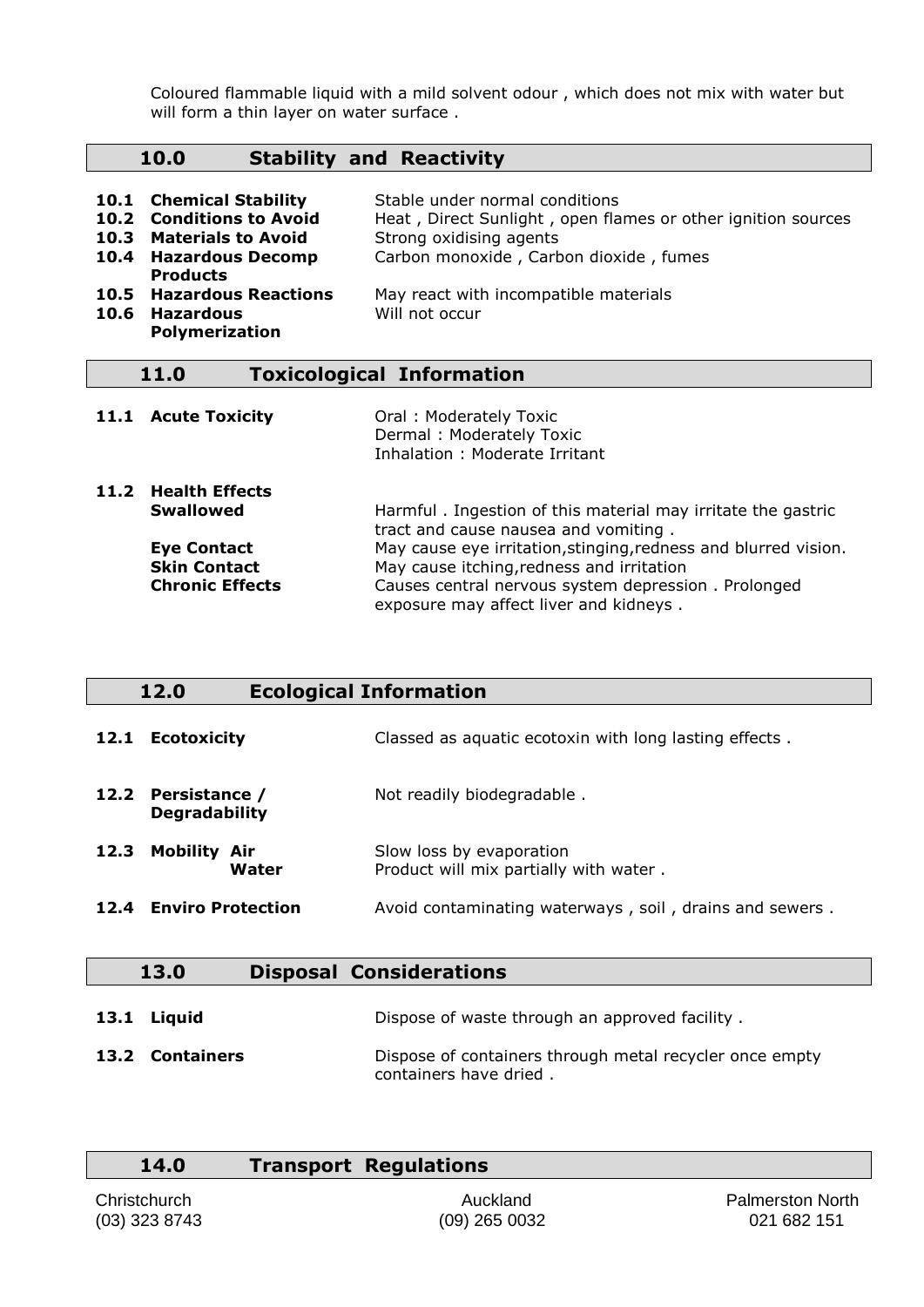| <b>Labelling Required</b> |                             | <b>FLAMMABLE LIQUID</b><br>Red Diamond 3 |
|---------------------------|-----------------------------|------------------------------------------|
| <b>UNDG</b>               |                             |                                          |
|                           | <b>U N Number</b>           | 1263                                     |
|                           | <b>Proper Shipping Name</b> | Toluene                                  |
|                           | <b>D</b> G Class            | 3                                        |
|                           | <b>Hazchem Code</b>         | 3 Y                                      |
|                           | <b>Packing Group</b>        | ИI                                       |
|                           | <b>IMDG ( Maritime )</b>    |                                          |
|                           | <b>IMDG Class</b>           | 3                                        |
|                           | <b>UN Number</b>            | 1263                                     |
|                           | <b>EMS Number</b>           | $F-E$ , $S-E$                            |
|                           | <b>IMDG Subrisk</b>         | <b>None</b>                              |
|                           | <b>Packing Group</b>        | Ш                                        |
|                           | <b>Special Provisions</b>   | 163 223 944 955                          |
|                           | <b>Marine Pollutant</b>     | Not Determined                           |

This material is classified as a class 3 – Flammable Liquid according to NZS 5433 : 1999 Transport of Dangerous Goods on Land . This material must not be loaded in the same freight container or the same vehicle with :

| Class 1     | Exposives                            |
|-------------|--------------------------------------|
| Class $2.1$ | <b>Flammable Gases</b>               |
| Class $2.3$ | Toxic Gases                          |
| Class $4.2$ | Spontaneously Combustible Substances |
| Class $5.1$ | Oxidising substances                 |

Class 5.2 Organic Peroxides

| Class 7 | Radioactive materials unless specifically exempted |  |
|---------|----------------------------------------------------|--|

Must not be loaded in the same freight container , but can be in the same vehicle if separated hotizontally by a distance of 3 metes :

Class 4.3 Dangerous when wet substances .

Goods of packing group II or III may be loaded in the freight container or the same vehicle if transported in segregation devices with :

| Class 4.2 | Spontaneously Combustible Substances |
|-----------|--------------------------------------|
| Class 4.3 | Dangerous when wet substances        |
| Class 5.1 | Oxidising substances                 |
| Class 5.2 | Organic Peroxides                    |

| 15.0 |  | <b>Regulatory Information</b> |
|------|--|-------------------------------|
|------|--|-------------------------------|